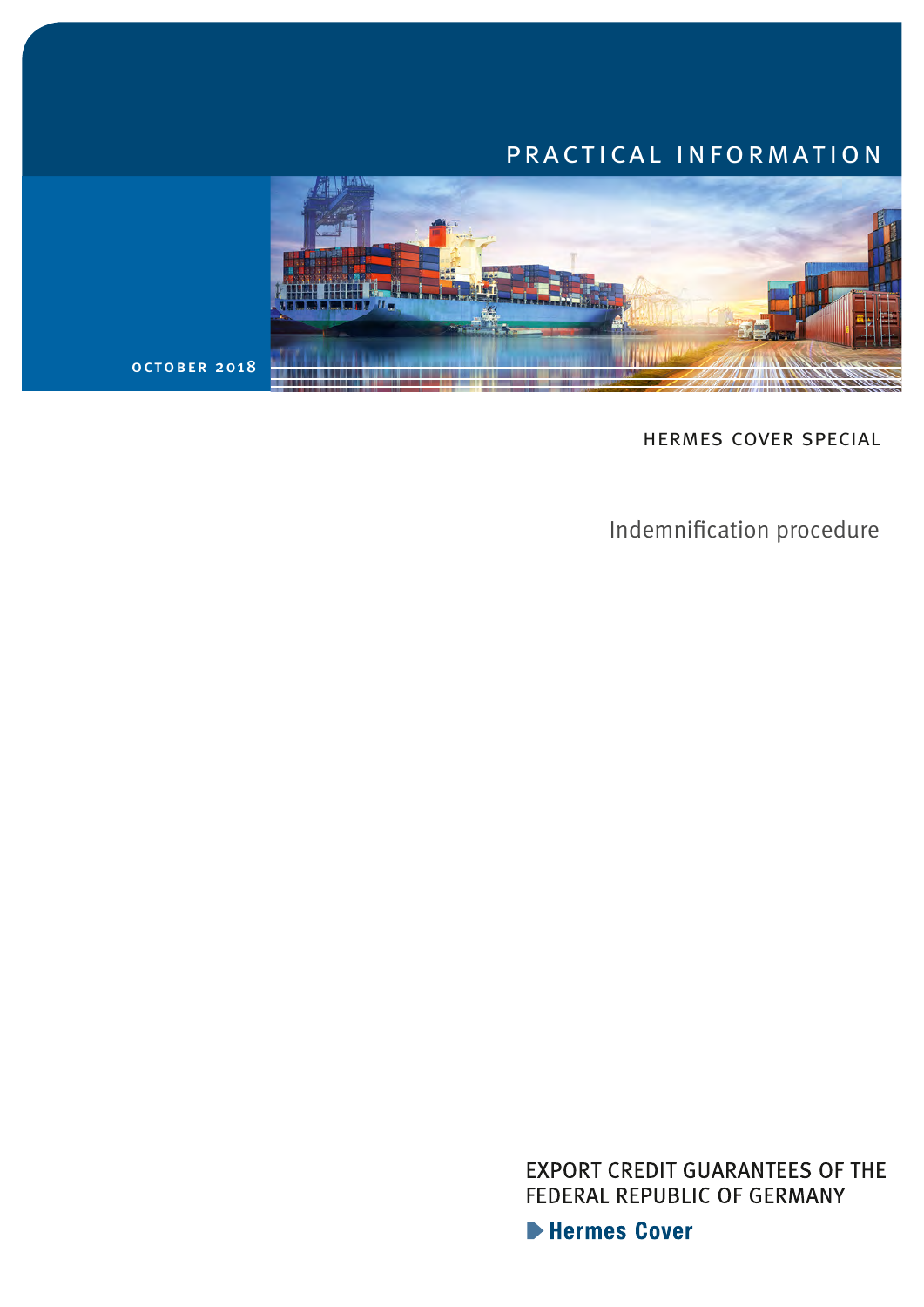## $\blacktriangleright$  Indemnification procedure

### YOUR FOREIGN DEBTOR experiences payment difficulties – WHAT TO DO?

There are outstanding amounts due to you? And your foreign debtor experiences payment difficulties? In the case of a potential loss, it is essential that you contact Euler Hermes at an early stage and cooperate closely with them at all times because that is essential for a smooth indemnification process. This guide describes what you should do in the case of a loss due to commercial reasons under a Wholeturnover Policy, supplier credit cover or buyer credit cover.

In the case of a potential loss you should observe the following basic rules:

- 1. You should promptly report in writing any risk-increasing circumstances, e.g. if the debtor falls into arrears or asks for a prolongation. Furthermore, please, state what measures you have already taken or intend to take for securing your claim to payment.
- 2. If you intend to make further shipments to the foreign debtor, the prior approval by the Federal Government is required.
- 3. You are required to take all due and reasonable measures according to the principle of due diligence to prevent or mitigate the loss.

#### WHEN IS THE RIGHT TIME FOR submitting your claims application?

Before submitting your claims application we advise you to consider whether a prolongation could resolve the payment difficulties of the foreign debtor. This makes sense because a claims application may have repercussions for the granting of cover for further business transactions. However, the postponement of payments due under a Federal Export Credit Guarantee requires the prior approval by the Federal Government.

There is only one exception for Wholeturnover Policies (APG and APG-light). Here the Federal Government's approval is only required if the postponement exceeds the due date stipulated in the Export Credit Guarantee Declaration. Nevertheless, you should still inform us in writing of your foreign customer's request for a prolongation because it constitutes a risk increasing factor.

If a prolongation is out of the question, you may submit the claims application for amounts receivable due for payment if the conditions for one of the covered events of loss are met. This means that we cannot process your claims application until an event of loss has occurred, i.e. the covered receivables are not only overdue but also a waiting period has elapsed without result. Thus, in the case of supplier credit guarantees or Wholeturnover Policies, the most common event of loss, protracted default, is deemed to have occurred if the foreign buyer fails to make payment within six months after due date. The period of time set between the due date of the amounts receivable and the occurrence of a claim under the event of loss is called waiting period. In the case of buyer credit cover, the protracted default is deemed to have occurred one month after due date.

However, if you have already received an indemnification payment for the first overdue instalment due to a specific event of loss, you do not have to wait until the waiting period elapses for subsequent overdue instalments if the same event of loss occurs again (e.g. the foreign debtor continues to default on his payment obligations.

As far as the expiry of the waiting period is concerned, please note the following: If the Federal Government has given its consent to a prolongation, the new maturities are always also decisive for the claims process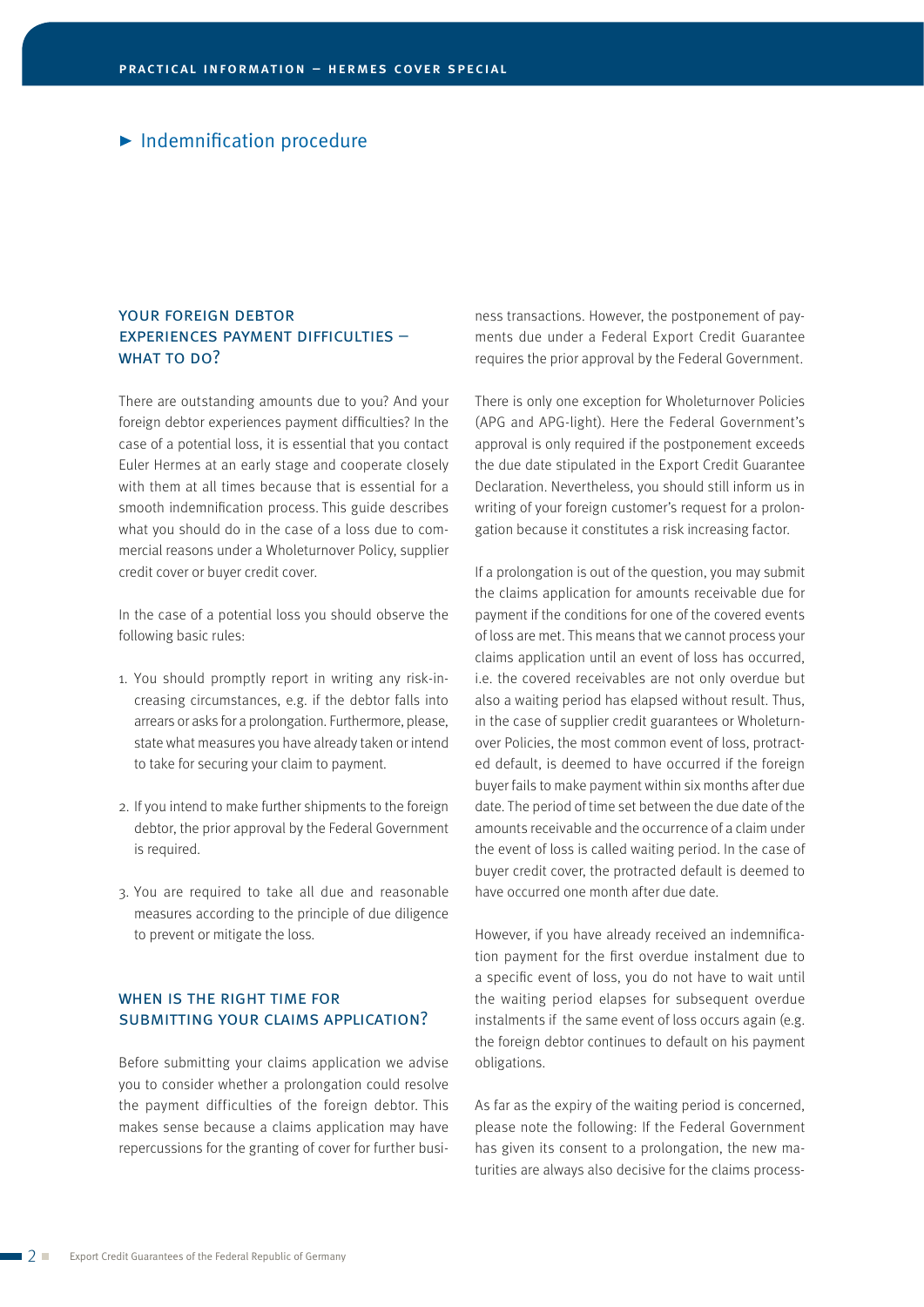ing. In individual cases you can, after consultations with us, apply for an indemnification on the basis of the original maturities despite the prolongation. Please consult us on this before the prolongation is agreed.

If, however, the non-payment of the amounts receivable is not due to protracted default but to the insolvency of the foreign debtor, or a court or out-of-court settlement between the creditors has been reached, the insured event is deemed to have occurred upon the application of or assent to the composition proceedings. Even if the expiry of a waiting period is not required in such a case, you will still not receive indemnification prior to the due date of the covered amounts receivable. The same applies in the case of a return of an unsatisfied execution or a suspension of payments evidenced by confirmation from a reference agency or Chamber of Commerce.

### how to submit a claims application?

In order to file a claim, please complete the official form for claims applications called "Antrag auf Entschädigung". It will provide guidance on giving a detailed

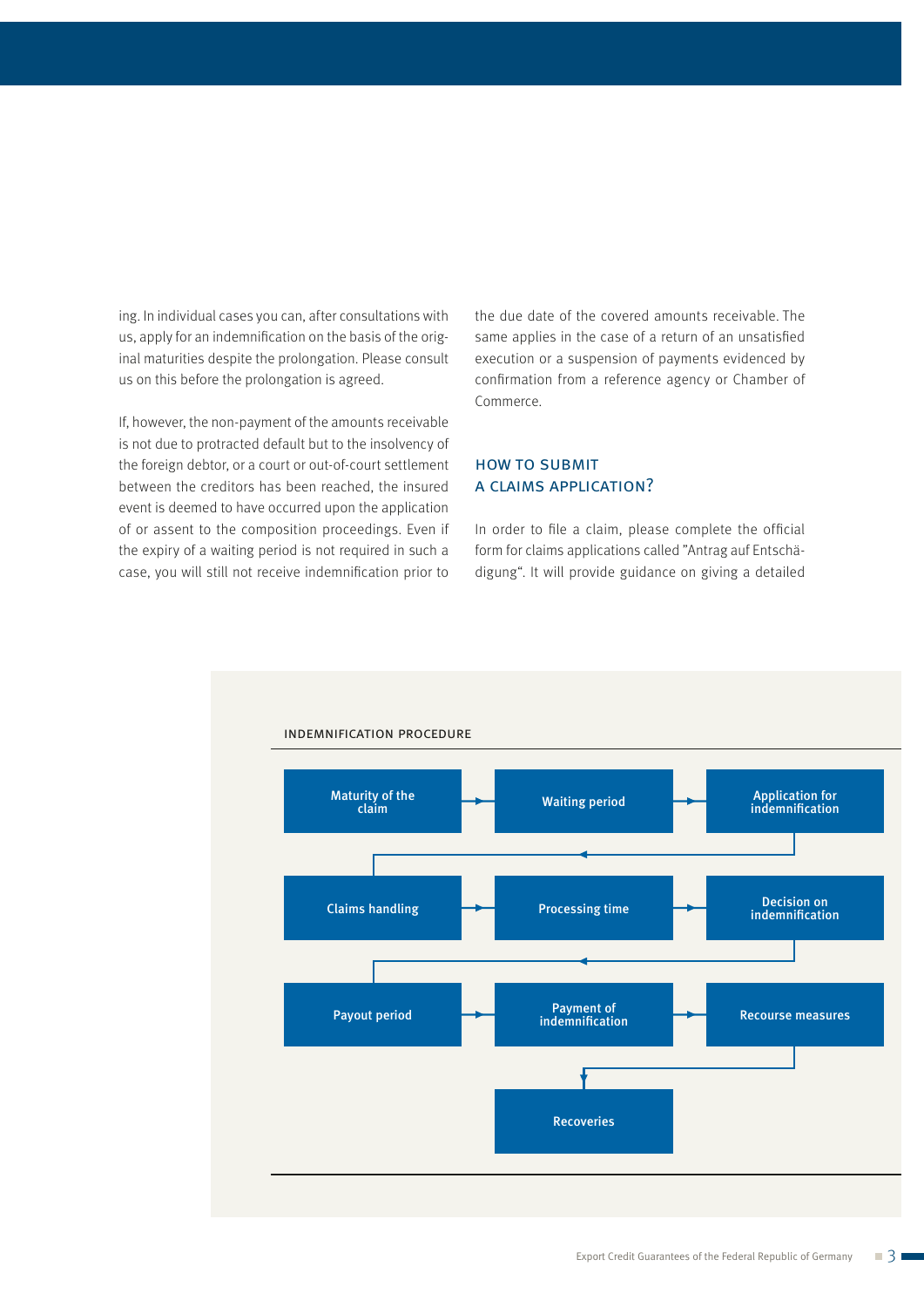## $\blacktriangleright$  Indemnification procedure

description of your transaction and fully advise you on what additional documents you are required to submit for claims examination.

Current forms are available for download on the Internet at [www.exportkreditgarantien.de/en](https://www.agaportal.de/en). Please complete the official application form and send a signed and stamped copy to Euler Hermes Aktiengesellschaft, Exportkreditgarantien des Bundes. Please also enclose all required documents (see below). Details regarding the month in which the turnover was reported under a Wholeturnover Policy and, under the heading "Schadensminderung" (loss mitigation), any security interests that may exist are particularly important for the claims examination.

Please note: If you have taken out a Wholeturnover Policy or a Wholeturnover Policy Light, it is possible to complete the claims application form online in the customer portal "myAGA".

#### WHAT ADDITIONAL DOCUMENTS do you have to enclose?

You must submit the documents listed below together with the claims application, with **clearly legible** copies normally being sufficient. If the required documents are not written in German or English, Euler Hermes may ask you to provide brief in-house translations. Certified translations are only required in exceptional cases. The documents should either contain a clear reference to the transaction or their relation to the transaction should be made plain by appropriate explanations supported by proof if necessary. If anything remains unclear, the submission of additional documents can be necessary in individual cases.

The following documents must be submitted:

#### In the case of Supplier Credit Guarantees or Wholeturnover Policies:

- $\triangleright$  Order/order confirmation
- ► Export contract
- $\blacktriangleright$  Evidence of the valid creation of security interests where applicable
- Evidence provided by the bank that the amount of the down-payment has been credited (supplier credit cover only, for the requirements please see article "Akzeptierte Nachweise für Zahlungseingänge", AGA-Report No. 247)
- Proof of delivery and/or performance (e.g. shipping documents, export documents), where necessary, including evidence for the supply chain, if you and/or your customer are not named as consignor and/or consignee in these documents
- $\blacktriangleright$  Invoices relating to the uncollectible debts
- **F** Statement of the foreign buyer's account, legally signed, starting six months before the first uncollectible debt (APG/APG-light only). Please break any balance received down chronologically according to individual accounts receivable and their respective due dates. Also with regard to all further accounts receivable, we kindly ask you to provide details of the applicable maturities and an allocation of payments to the respective invoices including the dates on which payment was received (please no abstract, no open item list)
- $\blacktriangleright$  Documentation of down-payments and other instalments made by the foreign buyer
- $\blacktriangleright$  Reminders, collection correspondence
- $\triangleright$  Documents evidencing the recourse to any security interests you may have
- **Documents proving any documented foreign** content where applicable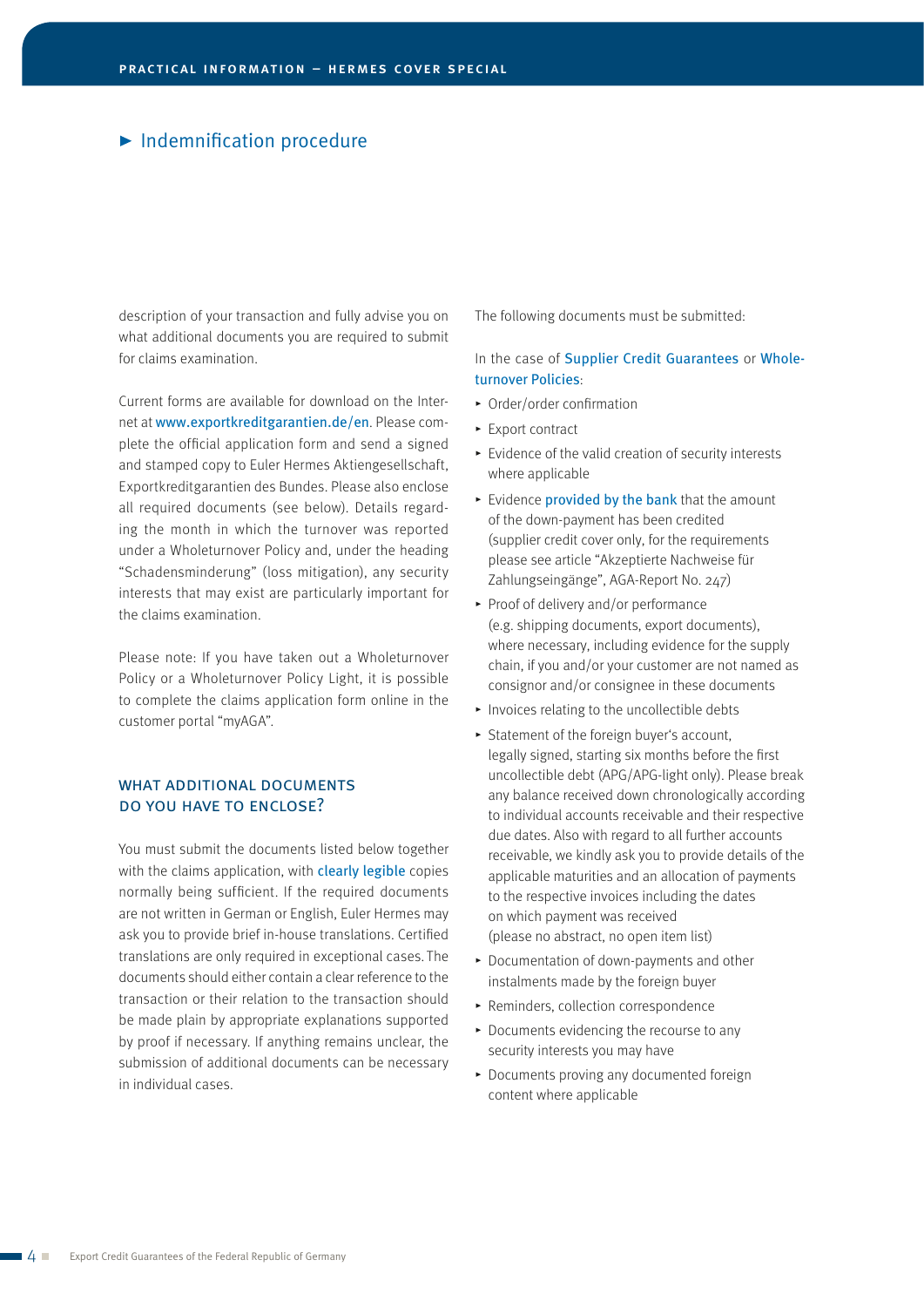#### Documentary proof of the event of loss, if required:

- $\blacktriangleright$  Documentation of the institution of insolvency proceedings
- $\blacktriangleright$  Documentation of the institution of composition proceedings
- ▶ Documentation of an out-of-court settlement
- $\blacktriangleright$  Evidence of an unsatisfied execution

#### In the case of Buyer Credit Guarantees:

- $\blacktriangleright$  Loan agreement
- $\blacktriangleright$  Evidence of the valid creation of security interests where applicable
- Always evidence provided by the bank that the exporter has received the down-payment (see article "Akzeptierte Nachweise für Zahlungseingänge", AGA-Report No. 247)
- $\blacktriangleright$  Proof that the preconditions for the disbursement of the buyer credit have been met (see brochure "Minimum standards for the specific preconditions for disbursements under buyer credit cover")
- $\triangleright$  Where applicable, letters of credit which have to be opened prior to disbursement
- $\blacktriangleright$  Where applicable, documents evidencing the verification of foreign content with the care customary in banking
- $\blacktriangleright$  Reminders
- $\blacktriangleright$  Further documents proving the event of loss where appropriate
- $\triangleright$  Documents evidencing the recourse to any security interests that may exist
- $\blacktriangleright$  Repayment schedule

## how long does it take to finally decide on your claims application?

When all documents required for the acknowledgement of the claim for indemnification have been submitted to the Federal Government, the claim will be processed within two months' time. Claims payment will be regularly effected within five banking days, however, not later than one month after announcement of claims settlement, provided that the policyholder has accepted the claims settlement.

In the case of Buyer Credit Guarantees and Wholeturnover Policies Light, the claims processing is reduced to one month, the payout period is five banking days.

### how can you accelerate the indemnification process?

The documentation and detailed description of the underlying export transaction which you must submit together with the claims application has a major influence on the time it takes to process the claim. Documents necessary for the understanding should be accompanied by in-house translations of the relevant passages if they are not in German or English. Other parties involved and their functions should be briefly explained, in particular supply chains should be conclusively documented in detail. Especially when there are numerous invoices, it helps matching them with the documents (orders and shipping documents, etc.) to which they relate. The most important factors for a swift and efficient processing are the undoubtful evidence of the legal validity of your claim to payment of the amounts owing (see page 6) and the complete and coherent documentation of the facts. In connection with Wholeturnover Policies the *chronological* foreign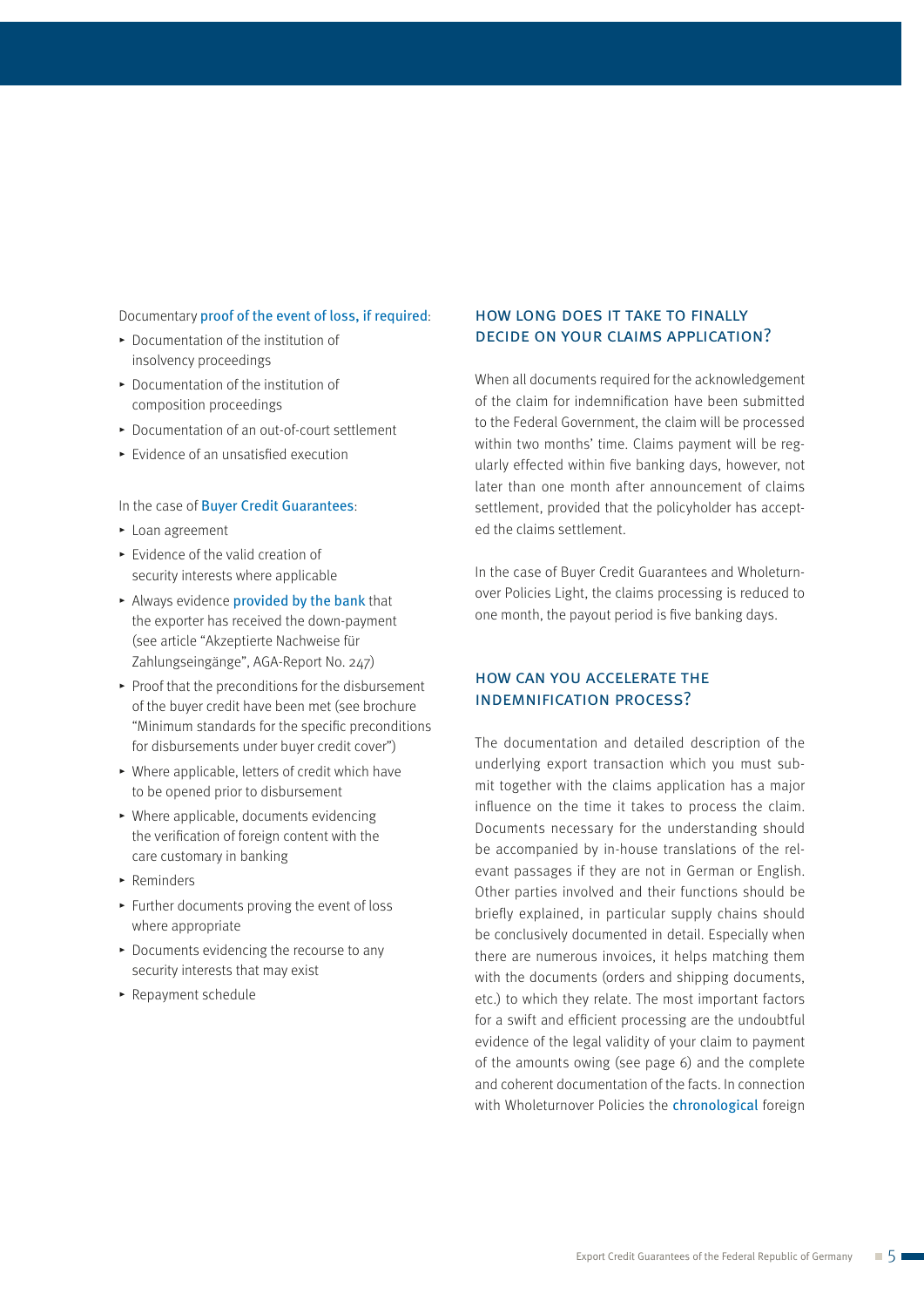## $\blacktriangleright$  Indemnification procedure

buyer's account is of special interest, which should be presented in a plausible and comprehensible way to be able to identify the particular due dates currently applicable to the foreign buyer. Payments made by the foreign buyer should be attributed to the respective amounts receivable. If the documentation shows extraordinary delays of payment, for example due to the investigation of complaints or amounts not credited towards the oldest maturities, you can avoid necessary inquiries by giving explanatory details.

### can a claim to indemnification become "barred by lapse of time"?

If you as policyholder does not submit a claims application within two years (or within one year in the case of a Wholeturnover Policy Light), pursuant to Article 3, paragraph 2 of the General Terms and Conditions or Clause 166 of the GC Wholeturnover Cover (APG), the guaranteed amount is deemed to have been duly paid and, as a consequence, is no longer eligible for indemnification. The period of two years commences anew when the guaranteed amount is being reported as overdue or the Federal Government receives any other notice with regard to the status of the collection of the guaranteed amount.

#### how long are you required to keep the documents after indemnification?

Regardless of regulations based on tax or commercial law, you are required to keep all documents pertaining to the respective loss until the indemnified claim against the foreign debtor has either been successfully recovered, further legal action has been supended, after consultations with the Federal Government, for lack of sufficient prospects of success or the Federal Government has released you beforehand from your obligation to take appropriate steps to implement the recovery. Saving documents in digital archives is generally permissible, however, you as the policyholder will be held responsible for any doubts as to the authenticity of, e.g., legal documents. We therefore urgently advise you to keep the documents until the Federal Government informs you that the case has been closed.

# to receive indemnification the following conditions have to be fulfilled:

### a) Evidence of the maturity of the amounts owing and the legal validity of the claim to payment

As policyholder you ar required to provide evidence of the maturity and legal validity of the claim. You must also to prove that the preconditions for a claim under the event of loss exist.

With regard to the most frequently occurring event of loss, protracted default, this means that apart from providing evidence that the amounts receivable have not been paid six months after the original due date (one month in the case of a buyer credit), you must also prove that you have taken all appropriate measures for the collection of the guaranteed amount observing the standards of due diligence, such as the commissioning of a lawyer or a collection agency, or the involvement of the respective foreign Chamber of Commerce. If you do not know how to get in touch with these foreign bodies, we can provide you with the names of the respective contact persons. If the debtor is a public buyer the Federal Government may assist you by bringing its influence to bear through the embassy in the buyer's country.

In the case of medium-term export credit guarantees, you should inform the Federal Government of the non-payment of the guaranteed amount within the two months. Otherwise the date of ascertainment of the loss will be deferred accordingly.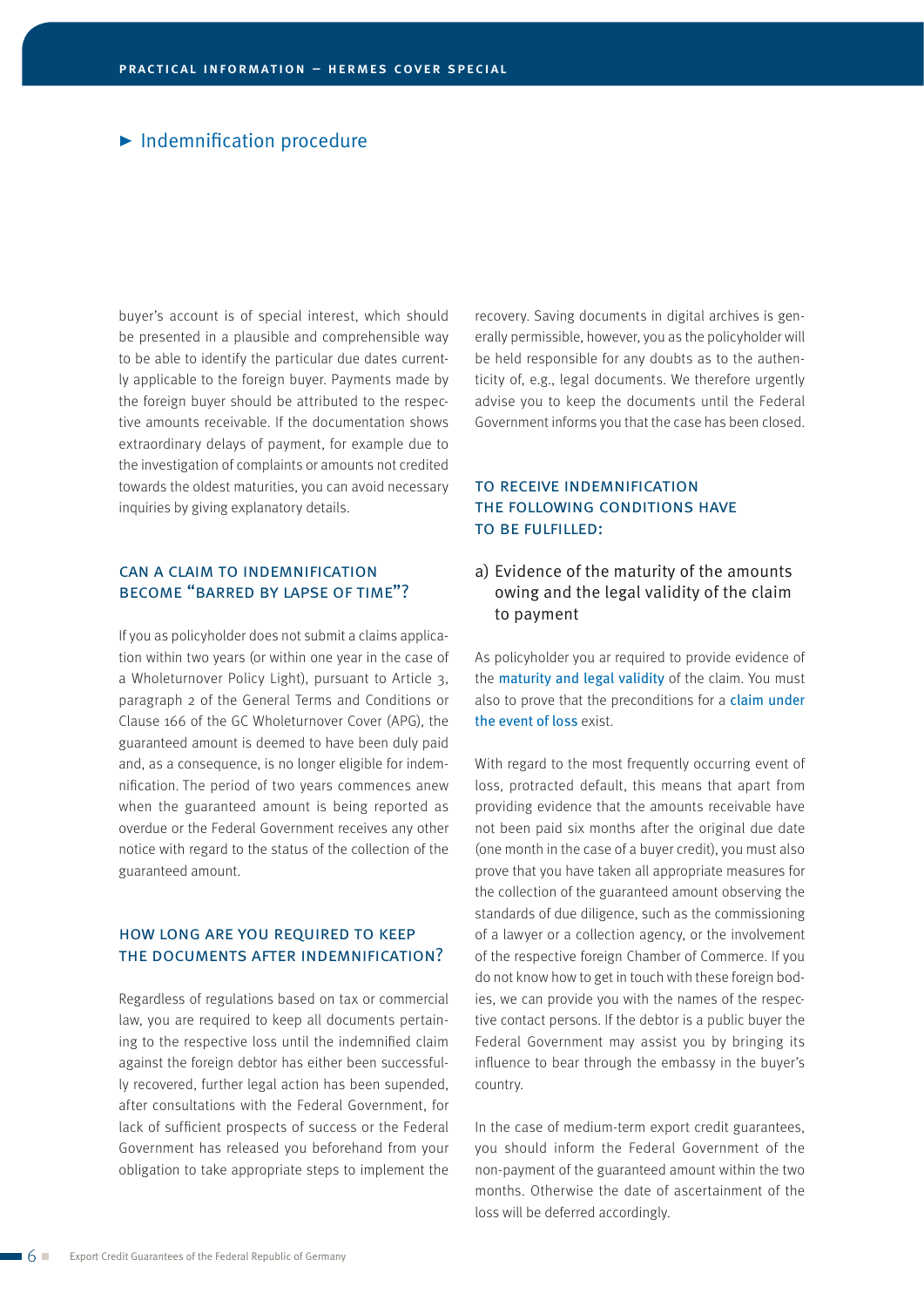If, in addition, any personal security interests are detailed in the Export Credit Guarantee Declaration, indemnification will only be paid if and to the extent to which also those amounts receivable for which a guarantor is held liable have been ascertained as a loss.

## b) taking of appropriate measures to mitigate the loss

After you have submitted your claims application and after you have received indemnification you remain obliged to take legal action as well as carry out measures for the collection of the indemnified amount. Within your duty to prevent and mitigate losses you are obliged to take all appropriate action to prevent or minimise the loss. In this context you must bear any legal costs incurred prior to the indemnification.

In many cases, the extension of the time for payment of the overdue or distressed receivables may prove to be an effective measure to mitigate the loss. Please note that any extension of the time for payment beyond the permissible payment term always requires the written consent of the Federal Government.

If you are still in possession of the goods and there is evidence that under the circumstances then in place you may assume that the debt will not be paid, the sale of the goods elsewhere may be an option in order to mitigate the loss. However, prior to taking any action with regard to the disposal of the goods elsewhere, you must get the approval of the Federal Government. Precondition for this approval is that a positive amount is realised after deduction of the sales costs.

Furthermore, you as policyholder are required to keep the Federal Government or their designated representative informed of the details and the current state of the export transaction and of any other circumstances with a material bearing on the export credit guarantee.

# c) Removal of any objections raised against the legal validity of the claim to payment

If the foreign debtor refuses to pay the amounts receivable, e.g. on the grounds of warranty claims under the export contract, or the guarantor disputes the legal validity of the security interests detailed in the Export Credit Guarantee Declaration, or if any other challenges or objections are raised against them, the Federal Government is entitled to reject your claims application pending evidence from you which sufficiently substantiates the legal validity of the claim to the guaranteed amount or of the security interests detailed in the Export Credit Guarantee Declaration. You may provide evidence by means of a decision by the court or arbitral tribunal; the risks of applicable law and the place of jurisdiction, however, shall be borne by you. Apart from substantiating the claim by means of legal action, any other documentary proof pertaining to the export transaction (e.g., the written documentation of the transaction, or certificates of acceptance) may be helpful for proving whether the objections raised by the foreign buyer are legitimate and will be taken into account in the decision-making process.

Hence, if the foreign buyer contests the claim for payment, this does not automatically result in a rejection of the application for indemnification. What is decisive is whether any doubts can be dispelled on the basis of conclusive documents and, thus, the rejection of the claim for legal or factual reasons can be judged to be manifestly unfounded.

If any questions arise in the course of the loss settlement, please do not hesitate to phone your contact at Euler Hermes.